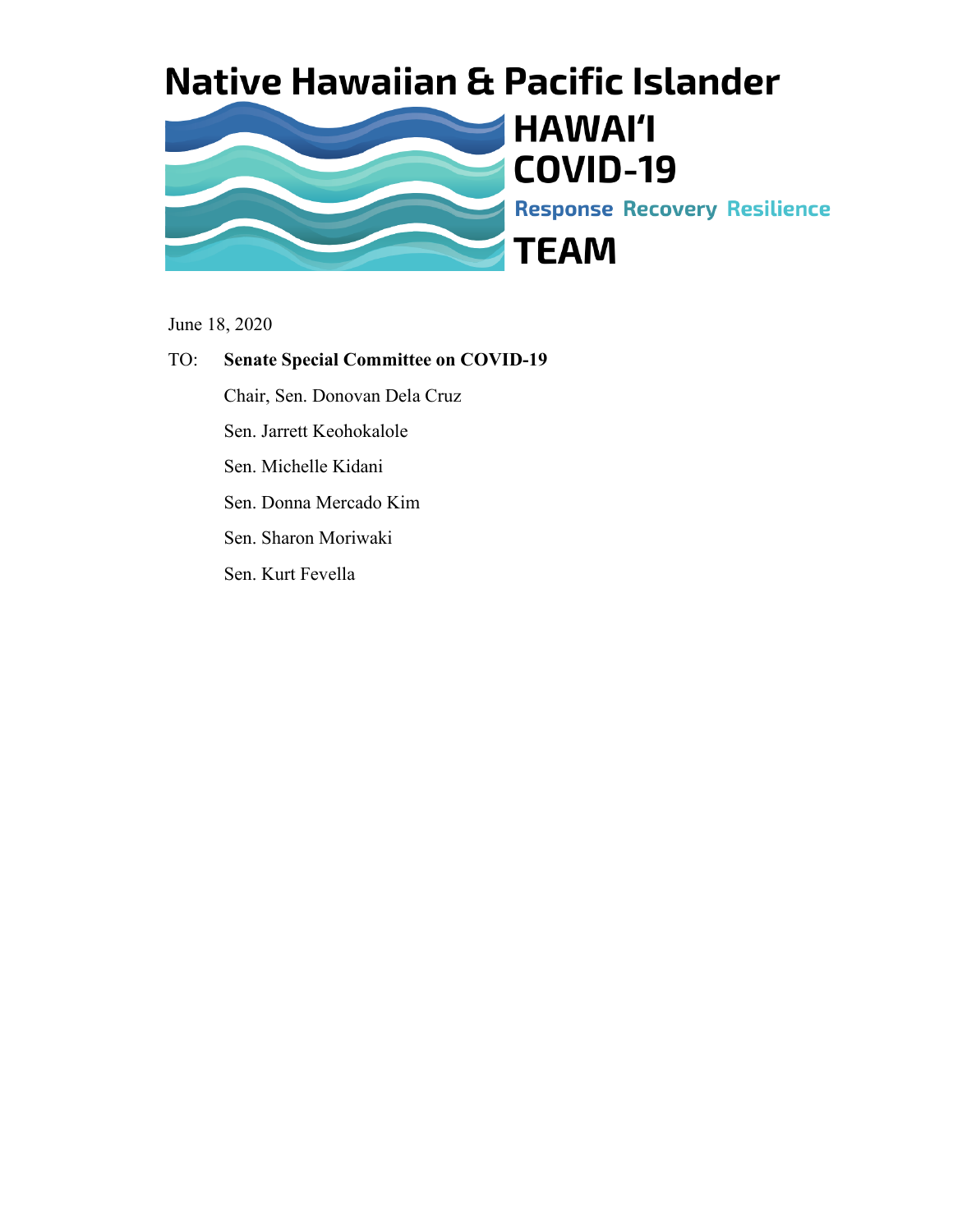

#### **Aloha \* Talofa \* Yokwe \* Kaselehlie \* Alii \* Hafa adai \* Mālō e lelei \* greetings,**

The Native Hawaiian & Pacific Islander Hawai'i COVID-19 Response, Recovery, and Resilience Team is a collective of more than thirty organizations that directly serve in Hawai'i's Native Hawaiian and Pacific Islander (NHPI)<sup>[1](#page-1-0)</sup> communities, which comprise at least  $25\%$  State's population.<sup>[2](#page-1-1)</sup> In the last several weeks, team stakeholders have identified some early priorities around COVID-19 related policies, issues and activities within the state. The Team also plans to release a more comprehensive plan later in July.

#### *Priority Concerns Identified as of June 18, 2020:*

- **Fiscal Transparency.** Based on information from the Governor's Office of Federal Aid Management, almost \$2 billion in COVID-19 aid was appropriated for Hawaiʻi. To date, approximately \$1.3 billion has been received to support COVID-19 recovery efforts in health, human services, education, economic stimulus, social support, environmental infrastructure, and more. We believe that transparency and open communication from our local and state government units are imperative at this time, as the distribution of these dollars to communities – including NHPI communities – is unclear and unreported. Fiscal transparency assures that state and local leadership are accountable to the public. Clear, understandable, and accurate information ensures that resources are distributed equitably throughout Hawai'i and reach NHPI communities.
	- o *NHPI inclusion.* To date, meaningful efforts to include Native Hawaiians and Pacific Islanders in participatory discussions, decision-making processes, and funding plans/agreements are lacking. The expertise we bring from our respective communities to leadership tables will enhance the planning and successful implementation of strategies for response, recovery, and resilience that will be good for all Hawai'i.

<span id="page-1-0"></span><sup>&</sup>lt;sup>1</sup> We define "Native Hawaiian" using the terminology from the Native Hawaiian Health Care Improvement Act, which indicates that Native Hawaiians are a "distinct and unique indigenous people with a historical continuity to the original inhabitants of the Hawaiian archipelago whose society was organized as a Nation prior to the arrival of the first nonindigenous people in 1778" (42 USC § 11701(1)) and Pacific Islanders as the distinct and unique indigenous peoples descended from the original inhabitants of the nations within Oceania. Together, "Native Hawaiian and Pacific Islander" or "NHPI" refers to dozens of distinct peoples, languages, and cultures, all of which we recognize as important voices.

<span id="page-1-1"></span><sup>2</sup> Fogelman, C. (2018). "Demographic, Social, Economic, and Housing Characteristics for Selected Race Groups in Hawaii." Research and Economic Analysis Division (READ), Department of Business, Economic Development & Tourism (DBEDT), State of Hawaii. Available a[t http://files.hawaii.gov/dbedt/census/acs/Report/SelectedRacesCharacteristics\\_HawaiiReport.pdf](http://files.hawaii.gov/dbedt/census/acs/Report/SelectedRacesCharacteristics_HawaiiReport.pdf)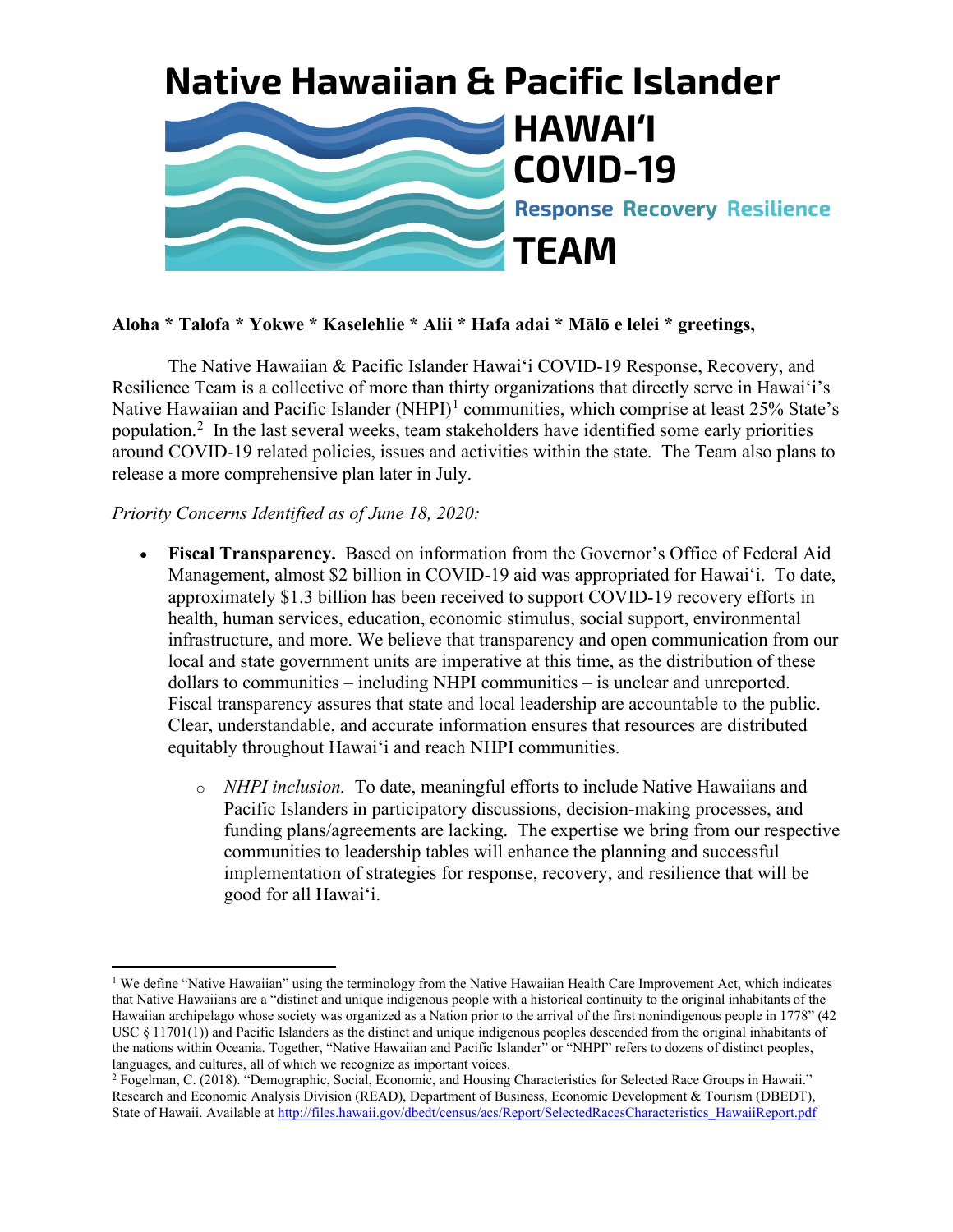

### **HAWAI'I COVID-19 Response Recovery Resilience TEAM**

- o *Alternative strategies.* We recognize that identifying issues is only part of the work needed to support communities and will continue to discuss different paths forward, such as 1) Exploring a "COVID Risk tax" on incoming travellers to address sustainable funding options to continue supporting testing, contact tracing and other related expenses related to this pandemic and 2) Developing strategic representation of NHPI voices in all state departments, furthering the HRS § 226-  $20<sup>3</sup>$  $20<sup>3</sup>$  $20<sup>3</sup>$  intent to "prioritize programs, services, interventions, and activities that address identified social determinants of health" for our communities.
- **COVID-19 Testing Strategy.** We are here to ensure that residents remain safe from new disease introduction and subsequent waves of COVID-19. The state of Hawai'i has established its intent to reopen businesses and tourism. Yet the state has not identified how required or targeted testing, particularly in at-risk populations such as NHPI communities, will be performed. We believe that testing strategies will work best when NH & PI communities are part of the planning and implementation processes. Our team stands ready to help local and state leaders to create robust and effective COVID-19 testing strategies, objectives, and plans that are culturally and linguistically safe and effective within the communities we serve.
- **Contact Tracing Needs.** The value of Hawai'i's CHWs cannot be underestimated they are best able to perform contact tracing for the communities where they live and work due to their strong relationships and knowledge of their communities and cultural norms that increase participation. Stakeholders on the Team call for community health workers (CHWs) to be included in Hawai'i's paid contact tracing staff because of their integral role as health workers who are from the communities they serve.

CHWs build and maintain trust with individuals, families, and neighborhoods; their valuable understanding of cultural norms and practices, language, and patterns of gatekeeping is essential. In Hawai'i's rural communities, it will be especially important to include CHWs as members of the contact tracing team. They have outstanding networks that can help locate and educate community members where telephone and physical address are sometimes not available. Some community groups may also require additional cultural consultants to effectively communicate and implement public health measures.

<span id="page-2-0"></span><sup>&</sup>lt;sup>3</sup> Hawai'i Revised Statutes § 226-20. State of Hawai'i. Available a[t https://www.capitol.hawaii.gov/hrscurrent/Vol04\\_Ch0201-](https://www.capitol.hawaii.gov/hrscurrent/Vol04_Ch0201-0257/HRS0226/HRS_0226-0020.htm) [0257/HRS0226/HRS\\_0226-0020.htm](https://www.capitol.hawaii.gov/hrscurrent/Vol04_Ch0201-0257/HRS0226/HRS_0226-0020.htm)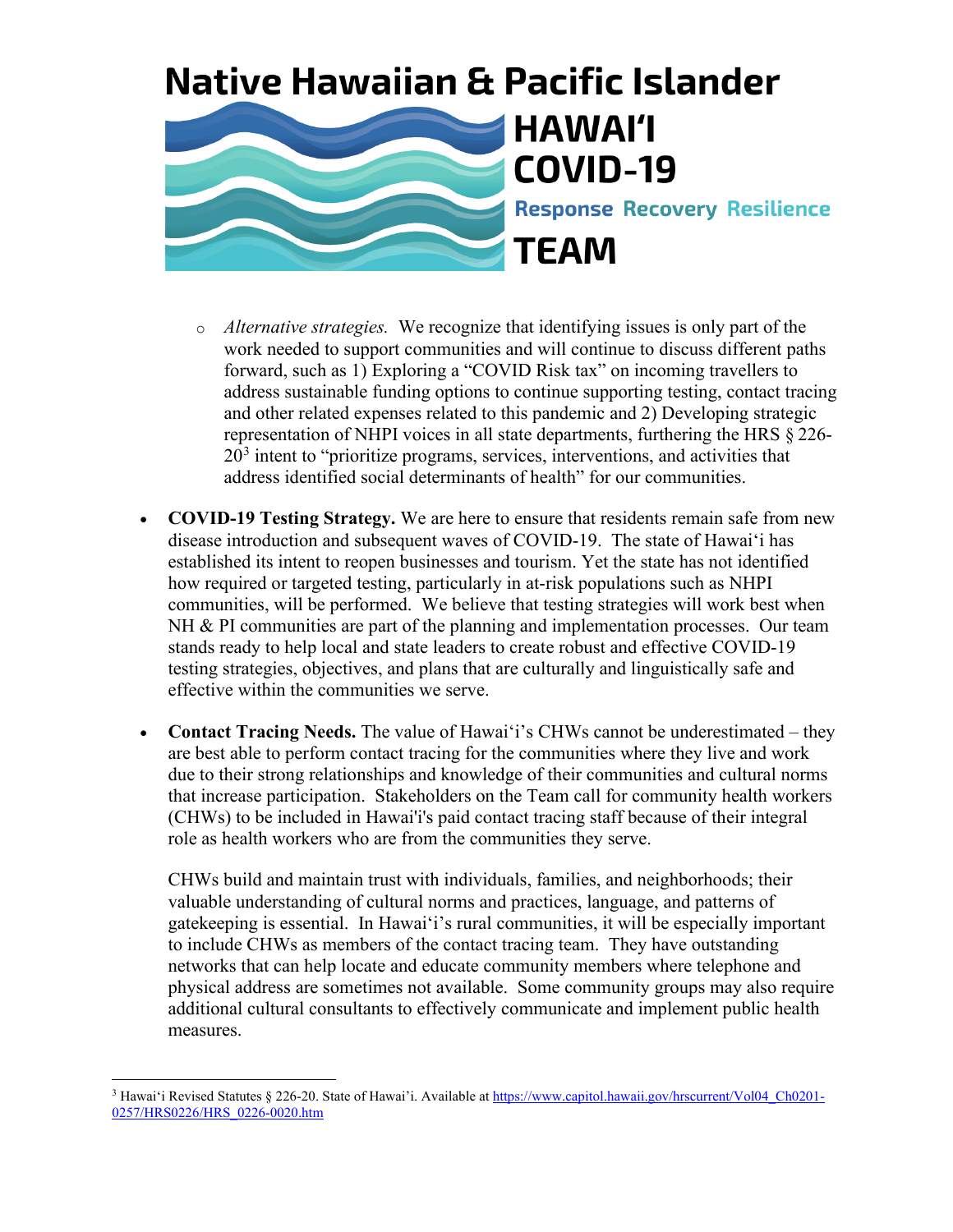

Members of our consortium with access to some of the most hard-to-reach areas are available to train, deploy, monitor, report, and serve as liaisons with CHWs.

- **Data Requirements.** Problems with the collection, management, analysis, and reporting of Native Hawaiian and Pacific Islander data have been a longstanding issue before COVID-19. Now, these data concerns are critical to prevention, containment, and treatment strategies while understanding COVID-19's impact on our communities. Brett P. Giroir, MD, Assistant Secretary for Health, recently commented that demographic data collection will allow for assurance that equitable access to testing and accurate analyses of COVID-19 burden on vulnerable groups.<sup>[4](#page-3-0)</sup>
	- o *Disaggregation of the Data.* Disaggregation of race/ethnicity data is particularly emphasized for NHPIs, an umbrella term that encompasses dozens of discrete communities in the Pacific which include: Native Hawaiians, Samoans, Tongans, Chamorro/Guamanian, Marshallese, and Chuukese, just to name a few. We need to collect data on specific Pacific Islander categories to best know how to direct resources and services. We also need to define our Pacific Islander groups in culturally meaningful ways – meaning that Pacific Islander categories include invidiuals with both full and part ancestry. These data collection and coding are important in data reporting requirements being upheld by local department and state agencies. These requirements are essential steps to enable an accurate and appropriate response for NHPI communities throughout the pandemic and economic recovery.
	- o *Anticipation of Data Review.* In collecting, disaggregating and utilizing the data, we must be mindful on the impacts, both positive and negative, on our communities to avoid confusion or potential discrimination.
- **Community-Based, Culturally Centered Research.** In addition to data disaggregation, subsequent community-based research and evaluation are needed. We propose community-based, culturally centered research to understand, and respond to, the primary and secondary impacts of COVID-19 on NHPI communities. Such research and evaluation should include assessing the impacts of state and county stay-at-home orders, safer-at-home campaigns, social distancing mandates, unemployment claims, employment and benefits loss, small business impacts, education disruptions, and health indicators on NHPI individuals, families and communities.

<span id="page-3-0"></span><sup>4</sup> U.S. Department of Health and Human Services. "HHS Announces New Laboratory Data Reporting Guidance for COVID-19 Testing." June 4, 2020. Available a[t https://www.hhs.gov/about/news/2020/06/04/hhs-announces-new-laboratory-data-reporting](https://www.hhs.gov/about/news/2020/06/04/hhs-announces-new-laboratory-data-reporting-guidance-for-covid-19-testing.html)[guidance-for-covid-19-testing.html](https://www.hhs.gov/about/news/2020/06/04/hhs-announces-new-laboratory-data-reporting-guidance-for-covid-19-testing.html)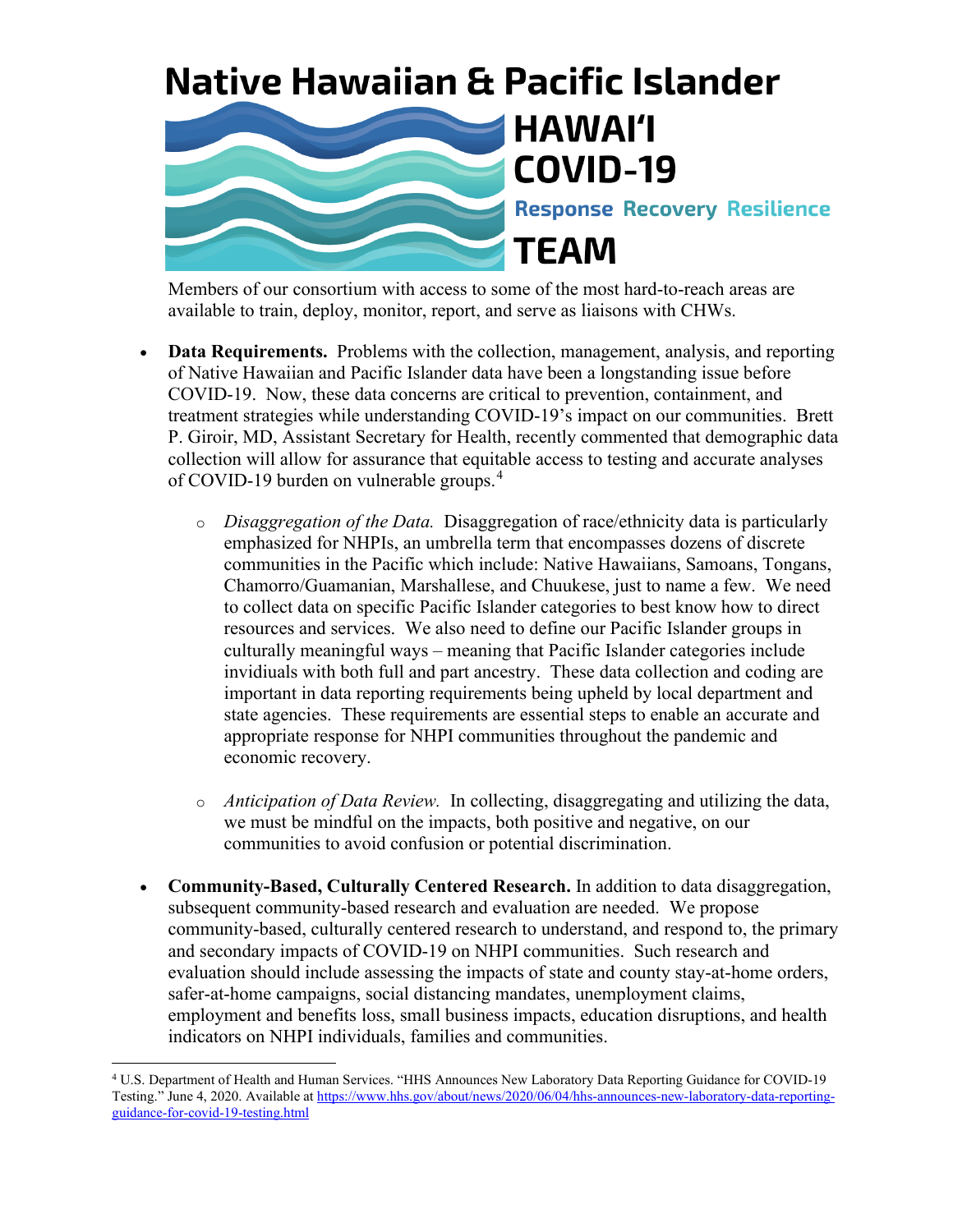

Rapid community-based needs assessment, research and evaluation is necessary in a time where rapid response is the rule rather than the exception. Reliance on academic sources of research and continental U.S. responses limits the wealth of immediate, on-the-ground mana'o (knowledge) and community expertise ('ike). Our traditional ways of knowing and practice-based evidence in NHPI communities should not be dismissed.

We believe serious, meaningful collaboration between communities and institutions of higher education will produce relevant research to inform programs and resourcing for long-term recovery and resilience. Not only for NHPI communities, but for Hawai'i, all islands, and underserved areas. Engaging NHPI scholars and researchers in this process will be critical for cultural and linguistic competency.

• **Communications.** Ongoing community-specific communications should be prioritized. Education about hygiene, social distancing, mental health, emergency preparedness, accessing services and resources, quality care, testing and vaccinations are critical.

We are here to help train, deploy, monitor and report successes of tailored communications that can be utilized effectively and appropriately within the NHPI communities we work. Our members are ready to support local and state leaders with technical assistance and consultation to ensure communication materials are free of bias, offensive and discriminatory language, or racist content, imagery, and dissemination tactics.

Further, based on rapid community-based needs assessments, we are uniquely equipped to supply the communications and public information the NHPI community is currently lacking. This includes translation of materials for Pacific Islander community members whose written and spoken languages are not English.

Lōkahi. In closing, the team recognizes that many coalitions and organizations in Hawai'i and across the United States have similar concerns and calls to action in order to protect communities. We stand in solidarity with Black, Indigenous and other People of Color experiencing disproportionate impact.

We will continue building out specific policy recommendations, identifying concerns of Native Hawaiian and Pacific Islander communities, and calling for meaningful participation at every level.